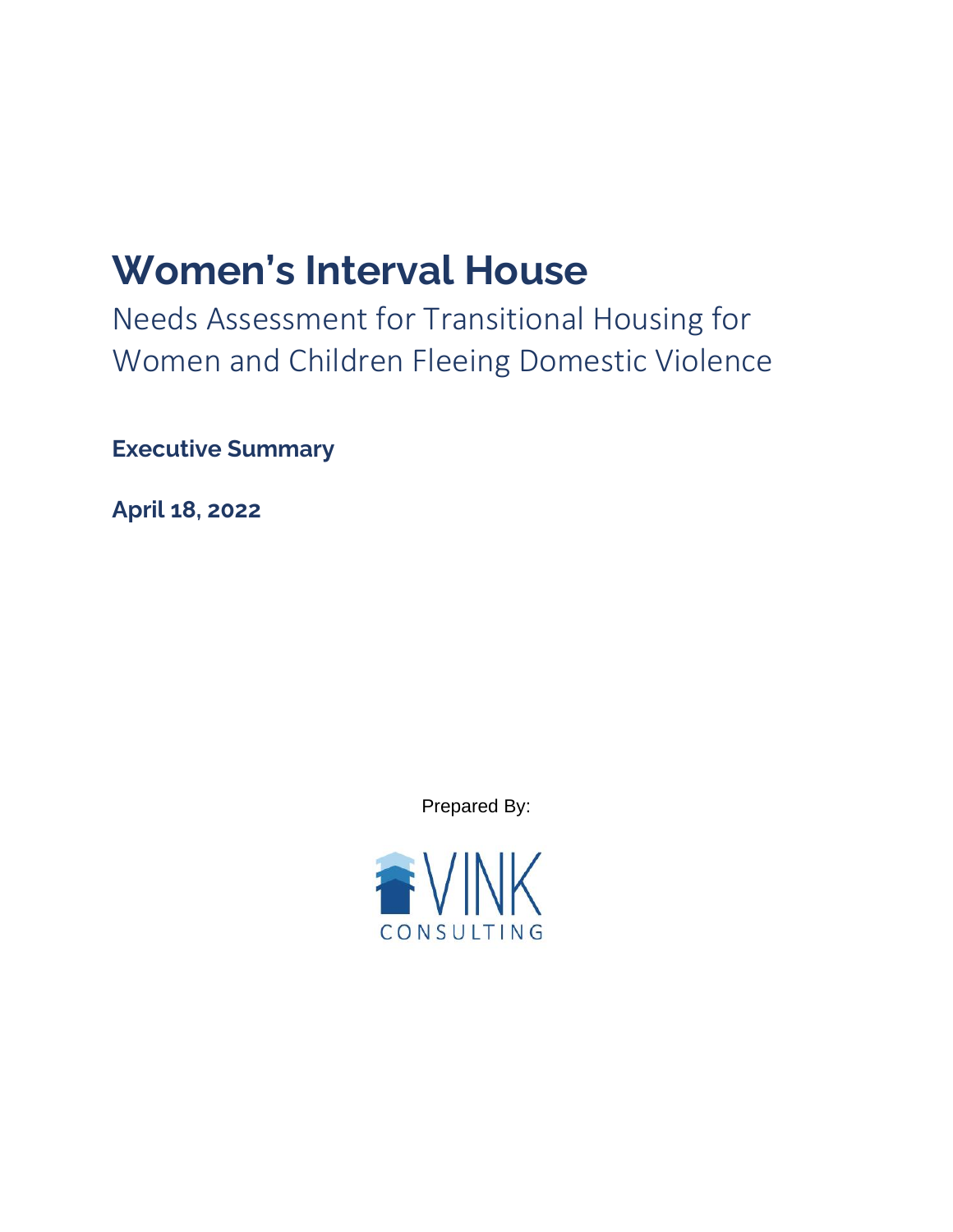## Executive Summary

Women's Interval Home of Sarnia and Lambton Inc. is interested in developing transitional housing for women and children fleeing domestic violence to better serve residents exiting its emergency shelter. To inform its planning for future developments, Women's Interval Home commissioned a needs assessment for transitional housing for women and children fleeing domestic violence in the County of Lambton.

Transitional housing, also referred to as second stage housing, is an integral aspect of the continuum of supports to address the needs of survivors of intimate partner violence. This housing is a form of transitional supportive housing for survivors of intimate partner violence who are at risk of danger postseparation and need additional time and support to heal from their trauma and rebuild their lives. Transitional housing offers wrap-around support and affords survivors additional time and space to heal, develop independence, establish long-term goals, build community and networks of support, access programming, and transition to a life free from violence. Transitional housing typically provides longer term accommodation to women and children, usually between a few months and up to two years.

Key findings based on the data collection that informed the need for transitional housing for women and children fleeing domestic violence in the County of Lambton included:

- Between 2016 and 2021, an average of 108 different women and their children accessed shelter services from Women's Interval Home each year.
- Based on the County of Lambton's population of women aged 15 and over as a proportion of the national figure, it is estimated that approximately 310 women aged 15 and over report intimate partner violence to police annually in the County of Lambton. However, people who experience intimate partner violence often do not to report it to the police for a variety of reasons, including: fear of stigma/shame, the belief that abuse is a private matter, fear of court system intervention, or lack of trust in the criminal justice system.
- Based on self-reported data, 12% of women in Canada report experiencing intimate partner violence in the past year<sup>1</sup>. Applying this figure to the County of Lambton's population of women aged 15 and over, it is estimated that approximately 6,600 women experience intimate partner violence in the County of Lambton each year.
- Occupancy rates of Women's Interval Home's 17 bed shelter have been consistently high, including rates of 85% and above between 2017 and 2020. The 2020/21 fiscal year was an exception; the shelter had lower occupancy rates, likely due to the COVID-19 pandemic, despite domestic violence and femicide increasing overall<sup>2</sup>. These occupancy rates suggest that were many instances when women could not be served as a result of capacity. Having transitional housing would help address the issue of the shelter sometimes being at capacity and unable to accommodate women and their children seeking shelter. Fleeing an abusive relationship takes strength and courage, as the moments after women and children flee an abusive relationship is the most dangerous time for them. It is therefore crucial that housing options and support services, such as shelter and transitional housing, be available so that women and children fleeing abusive relationships have somewhere safe to go.

<sup>&</sup>lt;sup>1</sup> Statistics Canada, Survey of Safety in Public and Private Spaces, 2018

<sup>2</sup> Ontario Association of Interval and Transition Houses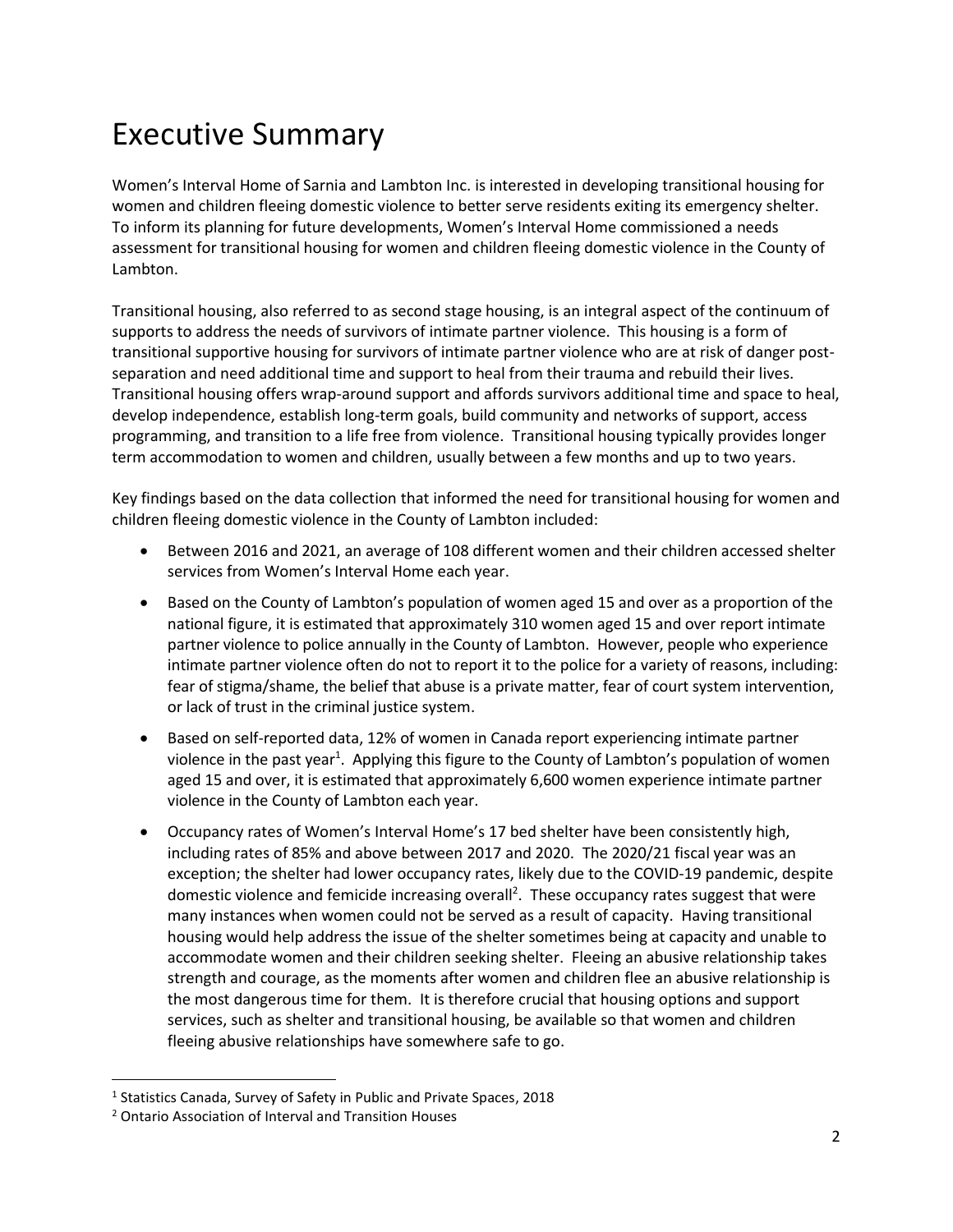- There is currently no transitional housing for women and children fleeing violence in Lambton County. The nearest transitional housing for women and children fleeing violence is a duplex located in Strathroy (70km from Sarnia). The duplex is operated by The Women's Rural Resource Centre and provides second stage housing to women moving out of its shelter who require continued security and support.
- Statistics Canada's Survey of Residential Facilities for Victims of Abuse identified 1,314 transitional housing units for victims of abuse across Canada. This means that just to reach the average service level provided in other communities across the Country, the County of Lambton should have five units of transitional housing for women and children fleeing domestic violence. This number, however, does not represent the full extent of need for transitional housing for women and children fleeing domestic violence. It is widely recognized that the supply of shelter beds and transitional housing units across the Country is insufficient to meet demands.
- A range of data on housing supply and demand points to a gap in supply of affordable housing in Lambton County:
	- $\circ$  Just over one quarter (25.5%) of Lambton County households rent<sup>3</sup> and in 2021 the overall vacancy rates for purpose-built apartments was 2.2%
	- o There has been limited creation of rental housing in recent years.
	- $\circ$  51% of renter households cannot afford the median market rent in Lambton County<sup>4</sup>.
	- $\circ$  As of October 2019, 547 households were on the wait list for Rent-Geared-to-Income assistance in Lambton County. In Ontario, survivors of domestic violence who have been abused by someone they are living with or have lived with can receive priority access to rent-geared-to-income social housing under the Special Priority Policy (SPP) category, however survivors of domestic violence can face barriers to qualifying under the SPP category. In 2015 in the County of Lambton, applicants under the SPP category waited an average of three months to obtain housing<sup>5</sup>. Wait times for applicants under the SPP category have no doubt increased since 2015 along with the increase in overall number of households on the wait list.
	- $\circ$  There are several supportive housing options for persons with special needs within the County of Lambton, but none are targeted at women and children fleeing violence.
	- o Based on the 2016 Census, 3,545 households were renting and living in housing that is unsuitable, inadequate, or unaffordable, are not receiving rental assistance and need affordable rental housing.
	- $\circ$  Point-In-Time homelessness count data shows that there is an estimated 345 households currently experiencing homelessness.

Altogether, 3,890 households currently lack affordable rental housing in Lambton County but need affordable rental housing. This undeniably creates barriers for survivors to leave their abusers. This makes transitional housing for women and their children fleeing domestic violence even more integral to meeting the needs of these women and children.

<sup>3</sup> Statistics Canada, Census, 2016

<sup>4</sup> Statistics Canada, Census, 2016

<sup>5</sup> Ontario Non-Profit Housing Association, 2016 Waiting List Survey Report, 2016